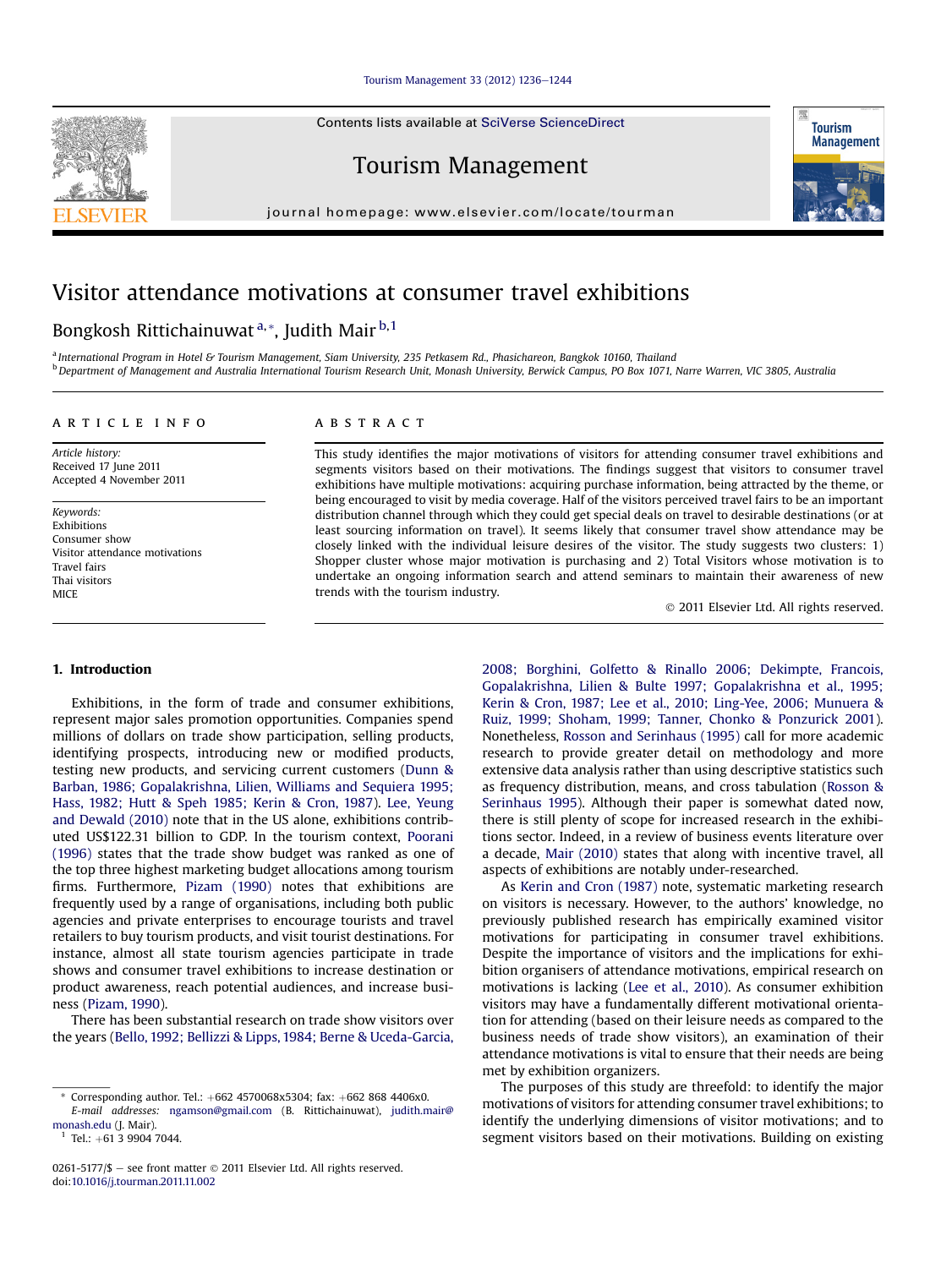work on trade show visitors ([Tanner et al., 2001\)](#page--1-0), this study proposes to enhance theory and knowledge of the motivational orientation of consumer travel exhibition visitors. This research will provide important first evidence of the underlying motivational dimensions of visitors, thereby assisting professional exhibition organizers to design exhibition themes and exhibition itineraries which will maximise attendance.Since consumer exhibitions rely on high visitor numbers to attract high numbers of exhibitors, in turn leading to increased income generation for exhibition owners and higher potential for sales among exhibitors, an enhanced understanding of the consumer behaviour of visitors is vital. Further, as [Pizam \(1990\)](#page--1-0) states, the more specific the goals of the exhibition are, the more effective booth personnel will be. Understanding the motivations of consumer exhibition visitors would help exhibitors and exhibition owners to effectively achieve organizational goals in consumer exhibition participation.

#### 2. Literature review

#### 2.1 **Exhibition**

Exhibitions are an important component of the Meeting, Incentive, Convention and Exhibition (MICE) industry, also known as the business events industry. Although "exhibition" and "trade show" are frequently used interchangeably to refer to showcases of products and services [\(Brieter and Milman, 2006; Polvika, 1996\)](#page--1-0), technically, "exhibition" has a broader meaning than "trade show". Exhibitions can be subdivided into three categories, of which a trade show is only one. The other two categories are consumer exhibitions, and trade and consumer exhibitions. These three types of exhibitions are markedly different in terms of visitor profiles. Trade shows are open only to invited customers and suppliers, as well as to the news media ([Browning & Adams, 1988](#page--1-0)). In contrast, consumer exhibitions or consumer shows are open to the public to provide information and sell products directly to consumers. Finally, trade and consumer exhibitions or trade and consumer shows are a hybrid of the previously mentioned two exhibition categories. This last category is open to business visitors during the first days of the exhibition (usually on weekdays) and open to the public during the final days of the exhibition (usually on the weekend) [\(Chansate, 2008](#page--1-0)).

This paper takes as its focus consumer exhibitions. In order to clarify potential terminological confusion, the term 'exhibition' will be used in the broader sense of any showcase of goods and services. 'Trade show' will refer to exhibitions open only to invited customers and suppliers. Finally, this paper will consider 'consumer exhibitions' to be those exhibitions open to the public to provide information and sell products directly to the consumer.

Along with online marketing, public relations and direct mail, exhibitions are an effective marketing sales tool, which offer exhibitors the opportunity to establish their brand image, address potential buyers' needs, observe competitors and make direct sales (Kaniewska-Sẹ[ba et al., 2006\)](#page--1-0). In addition, attending an exhibition allows the visitor to obtain information from many vendors in a one-stop shopping opportunity [\(Dwyer & Tanner 1999\)](#page--1-0).

Exhibitions provide visitors with an opportunity to examine products, see how products work, look for something different, and enjoy entertainment at the exhibitions, as well as to see the latest innovations and observe market trends, often well in advance of their public launch (Kaniewska-Sẹ[ba et al., 2006\)](#page--1-0). Likewise, [Getz](#page--1-0) [\(2008\), Kozak \(2006\)](#page--1-0) and [Pearce \(2007\)](#page--1-0) agree that exhibitions are effective distribution channels, enabling exhibitors and visitors to interact through activities and also enhancing the local community's public image. Attendance at an exhibition allows visitors to: gather information on new products, view particular products,

observe companies, and make contacts ([Rosson & Serinhaus 1995\)](#page--1-0); examine products and compare brands [\(Tanner et al., 2001](#page--1-0)); reduce cognitive dissonance after making a purchase ([Godar & O](#page--1-0)'Connor, [2001](#page--1-0)); and collect information for future purchases [\(Munuera &](#page--1-0) [Ruiz, 1999\)](#page--1-0). Moreover, exhibitions offer a personal element: face to face marketing (in which buyers and consumers can speak face to face with vendors); and experiential marketing (where customers can involve all their senses, to touch, smell, and taste products, as well as to speak and listen to exhibitors to determine how a product might match their needs) ([McAllan, Criscione & Rees](#page--1-0) [2008\)](#page--1-0).

Prominent areas of existing research into exhibitions include: exhibition service quality ([Jung 2005\)](#page--1-0); trade show managers' use of technology [\(Breiter & Gregory, 2003](#page--1-0)); exhibition site selection ([DiPietro, Breiter, Rompf & Godlewska 2008](#page--1-0)); association meeting participants [\(Lee & Back 2008;](#page--1-0) antitrust regulations ([Abbott &](#page--1-0) [Lanza, 1998\)](#page--1-0); positioning of Asian exhibition host cities [\(Kim, Sun](#page--1-0) [& Ap 2008](#page--1-0)); the economic impact of the exhibition industry [\(Kim](#page--1-0) [and Chon 2009; Mistilis & Dwyer 1999\)](#page--1-0); criteria for evaluating trade shows ([Berne & Uceda-Garcia, 2008\)](#page--1-0); and the exhibition industry at specific destinations, such as Korea [\(Lee & Lee 2006\)](#page--1-0), Macao ([McCartney, 2008](#page--1-0)), Beijing [\(Zhang & Go, 1999\)](#page--1-0), China ([Xin,](#page--1-0) [Weber & Bauer 2009; Zhang, Qu & Ma 2010](#page--1-0)), and Thailand [\(Chen](#page--1-0) [& LaLopa 1999\)](#page--1-0).

#### 2.2. Trade show attendance motivations

Previous studies have examined the motivations for attending trade shows (e.g. [Berne & Uceda-Garcia, 2008; Ling-Yee, 2006;](#page--1-0) [Tanner et al., 2001\)](#page--1-0). Recently, some researchers have begun to expand this research direction to include attendance motivations at trade and consumer exhibitions ([Kozak, 2006; Kozak & Kayr 2009;](#page--1-0) [Lee et al., 2010; Rittichainuwat, 2009\)](#page--1-0). However, as highlighted in the introduction, the empirical literature on consumer exhibition attendance motivations is in its infancy. A brief description of this body of research is presented in [Table 1,](#page--1-0) including research methods used, study contexts and findings. More detailed analysis of this literature follows.

As can be seen from [Table 1,](#page--1-0) most studies on exhibition attendance focus on trade shows. In the consumer exhibition context, little is known about motivations. Consumers may be interested in talking with experts to increase their knowledge of a topic, or may be keen to seek out bargains or discounts. Consumers may simply enjoy a visit to a consumer exhibition as a leisure experience  $$ a pleasant way to spend an afternoon. Since the literature does not provide guidance on consumer attendance motivations, empirical research is required. However, it may be the case that consumers share some motivations with trade show visitors, and therefore, whilst it is anticipated that consumers may have a different motivational orientation from trade visitors, it is still imperative to examine the existing trade show literature in order to seek guidance for the design of this study. Further, it may be the case that visitors to consumer exhibitions also work in the trade but have simply chosen to attend as consumers. Therefore, while the main attendance motivations are likely to be consumer oriented, the possibility that members of the trade are also in attendance with their own motivations for attending cannot be discounted.

Previous studies have grouped visitor motivations for attending trade shows into purchasing and non-purchasing activities. Trade show visitors have been classified into 'buyers': short-term and long-term buyers, prospective buyers, current buyers, and 'nonbuyers' ([Godar, 1992; Godar & O](#page--1-0)'Connor, 2001). Whilst buyer activities relate naturally to buying goods and/or services at the exhibition, non-buyer activities have been conceptually categorized as consisting of ongoing information search, networking and